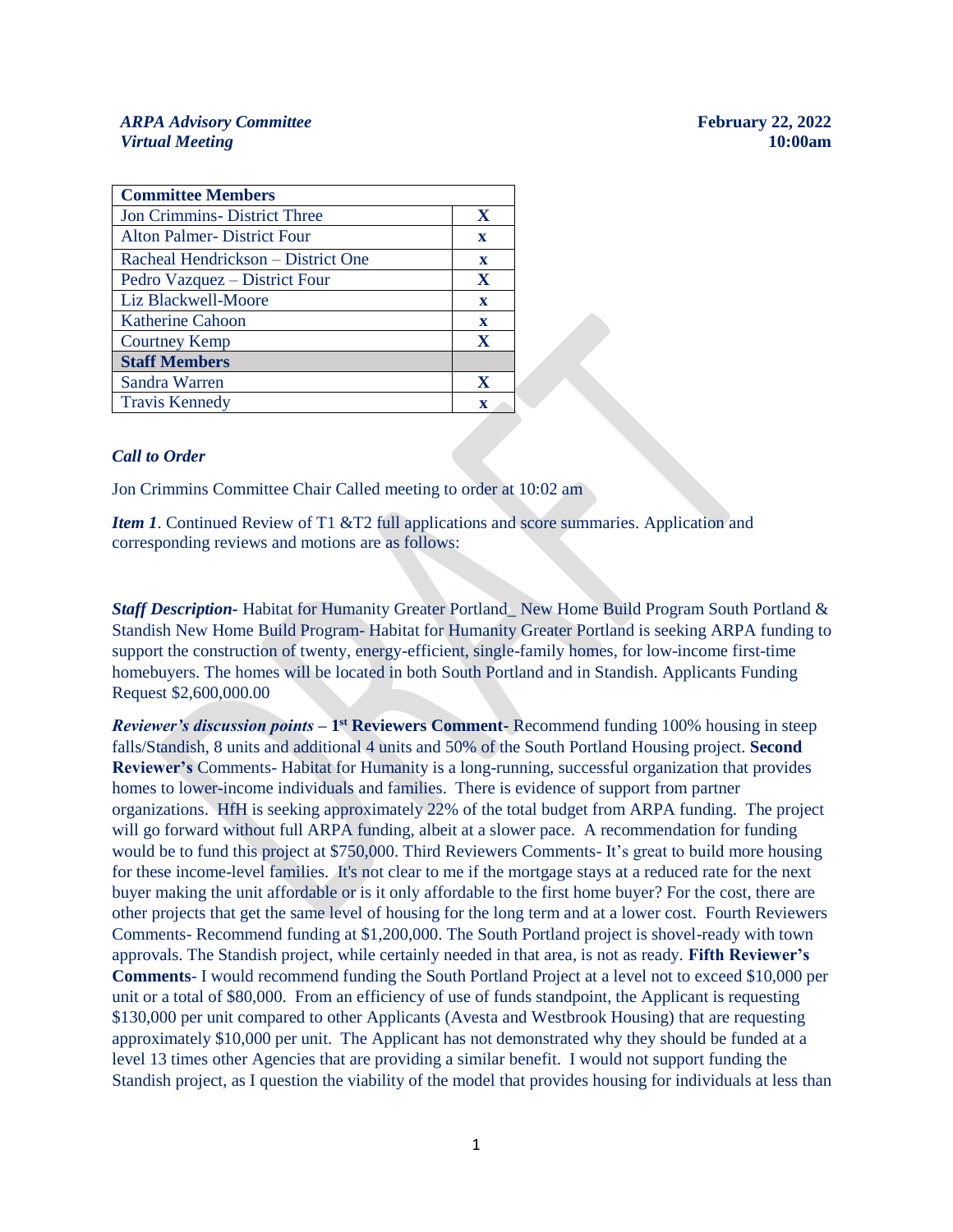80% AMI in an area that likely will not support their local employment, nor provide any access to public transportation.

| Vazquez Roll call: |                              |              |                |         | <b><i>Motion:</i></b> Carries 7-0 |
|--------------------|------------------------------|--------------|----------------|---------|-----------------------------------|
|                    | <b>Committee Member</b>      | Yes          | N <sub>0</sub> | Abstain |                                   |
|                    | <b>Jon Crimmins-District</b> | X            |                |         |                                   |
|                    | Three                        |              |                |         |                                   |
|                    | Alton Palmer-District Four   | $\mathbf{x}$ |                |         |                                   |
|                    | Racheal Hendrickson –        | $\mathbf{X}$ |                |         |                                   |
|                    | District One                 |              |                |         |                                   |
|                    | Pedro Vazquez – District     | X            |                |         |                                   |
|                    | Four                         |              |                |         |                                   |
|                    | Liz Blackwell-Moore          | $\mathbf{x}$ |                |         |                                   |
|                    | <b>Katherine Cahoon</b>      | X            |                |         |                                   |
|                    | Courtney Kemp                | X            |                |         |                                   |
|                    |                              |              |                |         |                                   |

*Motion:* Motion by Racheal Hendrickson to fund South Portland at \$750,000. Seconded by Pedro

*Motion:* By Racheal Hendrickson to fund Standish Portion of the Project at \$250,000. *Seconded by Pedro Vazquez. Roll Call: Motion: Carries 7-0*  $\sim$ 

| <b>Committee Member</b>           | Yes                     | No | Abstain |
|-----------------------------------|-------------------------|----|---------|
| <b>Jon Crimmins-District</b>      | $\overline{\mathbf{X}}$ |    |         |
| Three                             |                         |    |         |
| <b>Alton Palmer-District Four</b> | $\mathbf x$             |    |         |
| Racheal Hendrickson –             | $\mathbf{X}$            |    |         |
| District One                      |                         |    |         |
| Pedro Vazquez – District          | X                       |    |         |
| Four                              |                         |    |         |
| Liz Blackwell-Moore               | $\mathbf x$             |    |         |
| <b>Katherine Cahoon</b>           | $\mathbf x$             |    |         |
| <b>Courtney Kemp</b>              | X                       |    |         |
|                                   |                         |    |         |

*Staff Description: Seavey Street –* Avesta Housing is seeking American Rescue Plan Act (ARPA) funds to help acquire a 2.5+ acre parcel in Westbrook, ME. The parcel is located on Seavey Street, on the site of an old rail line, and is within a qualified census tract (QCT). Avesta would develop 60+ units of affordable housing on the site with all units restricted to 60% of AMI or below. The units will be all onebedroom units; the target population will be older-adults 55+. This development is part of a larger effort to reinvigorate an infill site in the heart of Downtown. Applicants Funding Request \$350,000.00

*Reviewer's discussion points-* Avesta is seeking \$350,000 from ARPA funds. Total budget is \$17,500,000. Funds would be used to help repay a loan for the property that is being developed in Westbrook. My Recommendation would be that this project is funded with up to \$200,000 from ARPA funds. Second Reviewer's Comments-I thinks that it's great the funds can be spent immediately and have an exact place to go but curious why it should only be for 55+ when the housing need is so crucial for all ages and family sizes. Third Reviewers Comments- I don't recommend funding for this project because it does not address the immediate need of those impacted by COVID and there are other funds that are structured to finance this type of program. Fourth Reviewer's Comments- This appears to be a great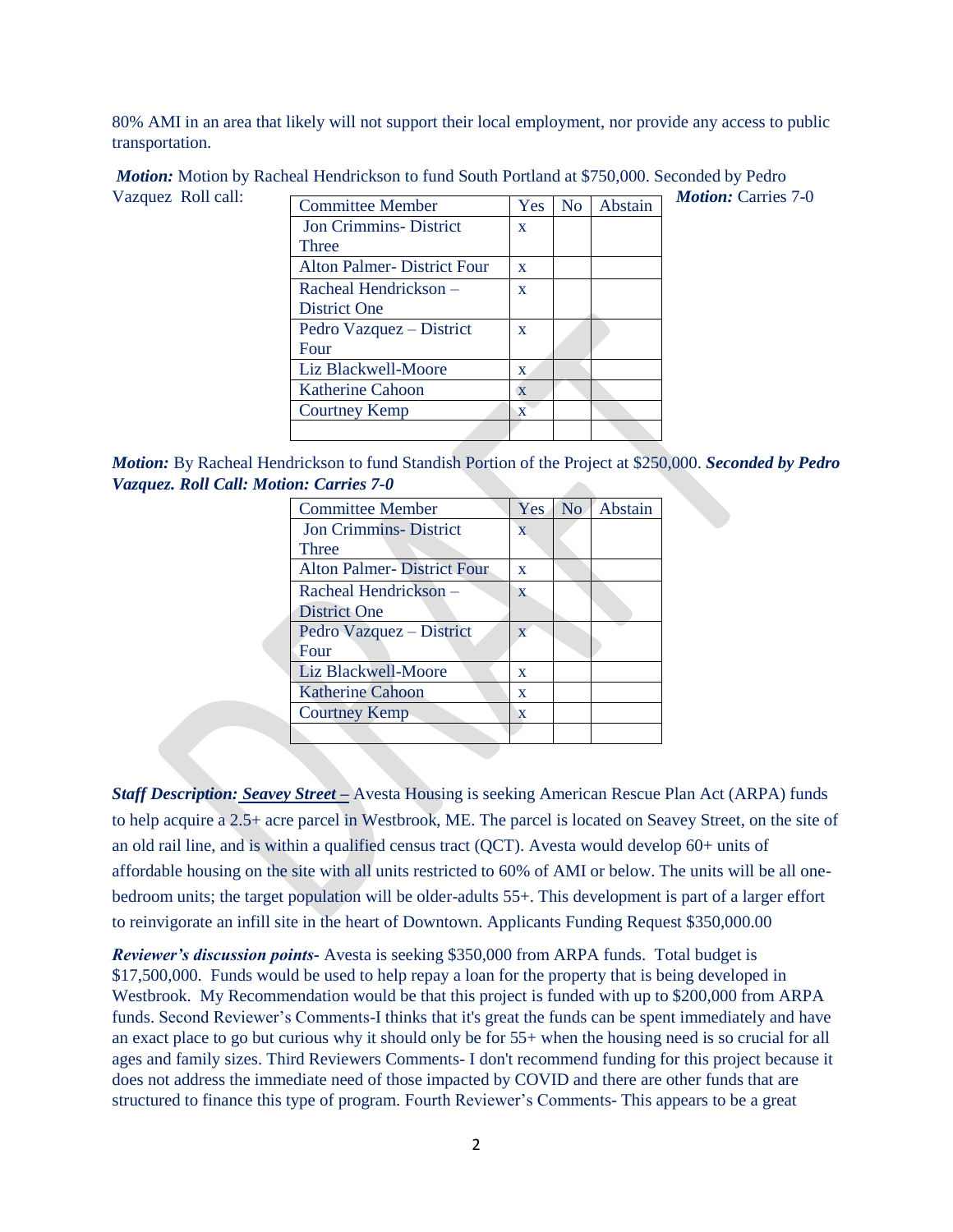project. I have questions about permitting and how do we know which housing projects are ready to go or not. This is a general question and not specific to this one. Also, the budget questions are hard for me to determine. The amount requested seems appropriate for land acquisition but they weren't asked to justify it and I don't really know whether it is or not. Also, I'm not sure where to find the information line item in the budget documents that details how the funds will be spent. Fifth Reviewer's Comments- \$180,000 A primary concern is that the project scheduled for the land is not "shovel-ready." The need is there, but the building will not be started until 2023.

*Staff Description:* Meadowview II – Avesta Housing is proposing to use the American Rescue Plan Act (ARPA) funds to help acquire a 7+ acre parcel in Gray, ME. These funds will have an immediate impact in helping to preserve land for affordable housing. Avesta will develop 27 units of affordable housing on the site with all units restricted to 60% of AMI or below. This development is part of a larger effort to reinvigorate an existing affordable housing site and create a campus atmosphere in the Village Center of Gray. The addition of these 27 units to the existing campus of 20 senior units will also allow Avesta to bring more scale to this site and will make community services more comprehensive and readily available. *Applicants Funding Request \$250,000.00* 

*Reviewer's discussion points-* This project is seeking \$250,000 of ARPA funds to add to a budget of \$8,000,000 for 27 affordable housing units in Gray, ME. While the organization has partnered with several entities within Cumberland County the land is not yet purchased and the project may not get started within CY2022. If the land cannot be purchased where does any money that is awarded from ARPA go? This question was not answered in the application. Second Reviewer's Comments- After reviewing the application and associated documents, it is clear that the project has merit in trying to build 27 units of affordable housing. I do question the sustainable aspect of the housing and how often it may turn over for other residents. I believe that Avesta has the resources to fund this project without ARPA funding. My funding recommendation is that there be \$0 funds awarded to this project. Third Reviewers Comments-Avesta is requesting funding for the full amount of the land purchase. Given the relatively low price of the land and the lack of affordable housing in Gray, I recommend the full amount of the request - \$250,000. This project is not precisely shovel-ready, but the purchase of the land will enable it to go forward. Fourth Reviewer's Comments- This appears to be a great project. I have questions about permitting and how do we know which housing projects are ready to go or not. This is a general question and not specific to this one. It's hard for me to assess the budget questions given that there are so many sheets. It seems like \$250K for land makes sense but it's hard for me to tell.

*Staff Description:* Village Commons –Avesta Avesta Housing is proposing to use the American Rescue Plan Act (ARPA) funds to help acquire a .44+ acre parcel in Scarborough, ME. Avesta will develop 31 units of affordable senior housing on the site. There will be 30 one-bedroom units and one efficiency in a three-story elevator building. The units will be restricted to older adults, 55+ and all units will be affordable, reserved for individuals or couples earning less than or equal to 60% of AMI. A further 19 of these units will be set aside for individuals or couples earning less than or equal to 50% of AMI. All utilities are included in the rent helping to facilitate affordability by reducing the burden of housing expenses. Applicants Funding Request \$350,000.00

*Reviewer's discussion points-* Avesta is seeking \$350,000 for a budget of \$8,800,000 for 31 singleperson units. The project will go forward without funding from ARPA. Avesta has numerous applications seeking funds from ARPA currently. Would recommend the total ARPA funding for this project be no more than \$175,000. Second Reviewer's Comments- I don't recommend funding for this project because it does not address the immediate need of those impacted by COVID and there are other funds that are structured to finance this type of program. Third Reviewer's Comments- It's hard for me to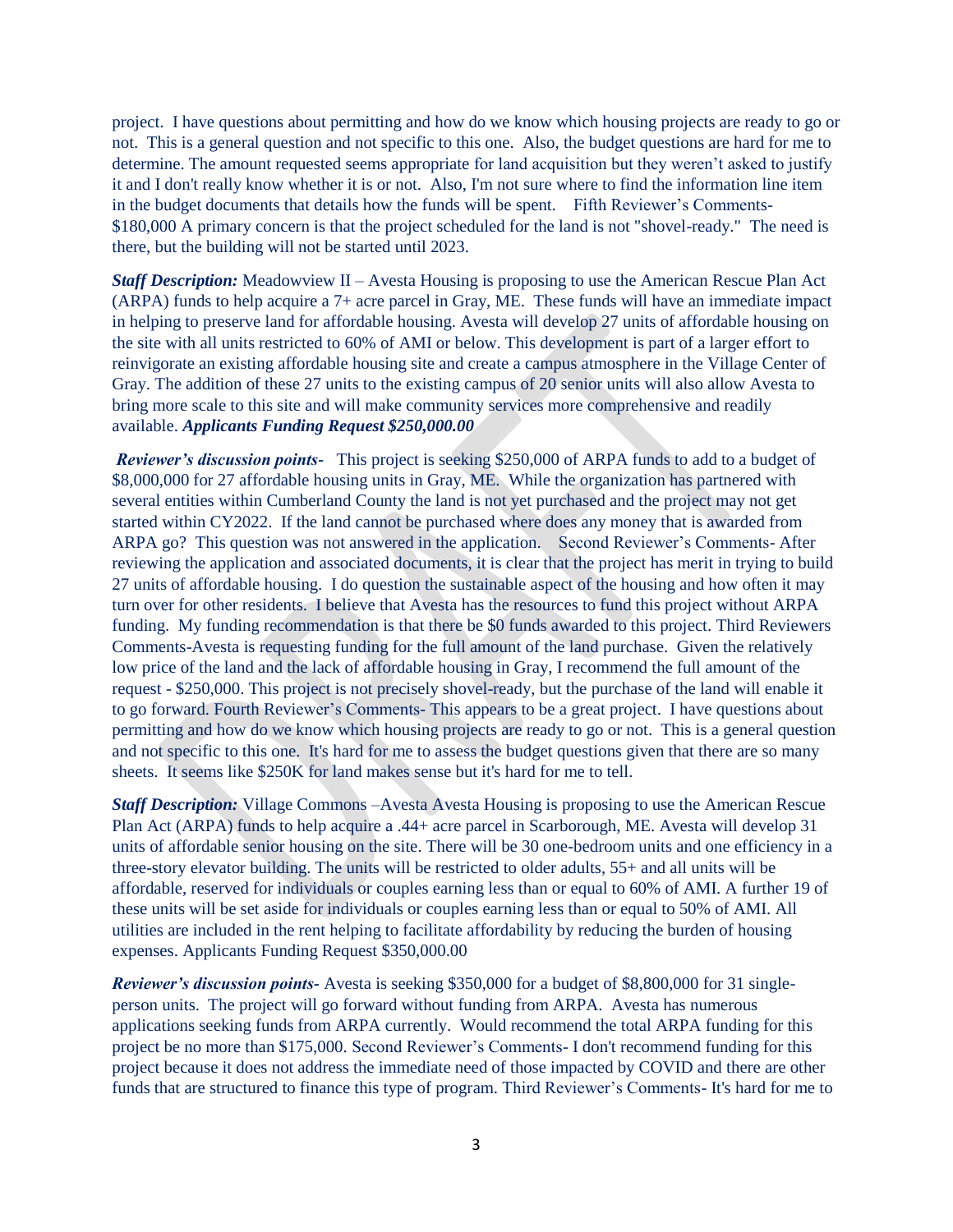assess the budget questions given that there are so many sheets. It seems like \$350K for land makes sense but it's hard for me to tell.

### *Questions for applicants: 1.) Please explain and outline your developer fees, please be sure to specifically outline how much of your development fee will go back into this project. 2.) Please provide a snapshot of your internal DEIA practices.*

**Motion** by Committee Chair to postpone voting on any of the Avesta Housing projects until questions can be asked by staff and more feedback provided. **Seconded** by Racheal Hendrickson

#### **Motion:** Carries 7-0

| <b>Committee Member</b>           | Yes                     | N <sub>0</sub> | Abstain |
|-----------------------------------|-------------------------|----------------|---------|
| <b>Jon Crimmins- District</b>     | X                       |                |         |
| Three                             |                         |                |         |
| <b>Alton Palmer-District Four</b> | $\overline{\mathbf{X}}$ |                |         |
| Racheal Hendrickson –             | X                       |                |         |
| District One                      |                         |                |         |
| Pedro Vazquez – District          | $\mathbf x$             |                |         |
| Four                              |                         |                |         |
| Liz Blackwell-Moore               | X                       |                |         |
| <b>Katherine Cahoon</b>           | $\mathbf{x}$            |                |         |
| <b>Courtney Kemp</b>              | X                       |                |         |
|                                   |                         |                |         |

*Staff Description:* VERTICAL HARVEST MAINE - The Vertical Harvest Maine project is a publicprivate partnership (P3) with the following components: a (i) Vertical Farm, (ii) 60 Units of Affordable Housing, (iii) a Parking Structure which acts as infrastructure to the Affordable Housing and contains commercial space; and (iv) Sewer & Stormwater upgrades and relocation. The project is being developed and executed in partnerships among TDB LLC, the City of Westbrook, Community Housing of Maine, and Vertical Harvest L3C. TDB LLC has submitted the application to the County as one of the partners in this project. The Project request was \$8 million in ARPA funding for the following: \$4.605 million to be spent on the infrastructure for the affordable housing which is contained within the parking structure. The parking structure has four levels and the affordable housing is located on levels five and six that sit on top of the parking structure. \$2.707 million shall be spent on the upgrades for the sewer & stormwater infrastructure. \$702,000 shall be spent on the construction of the 60 units of Affordable Housing located on floors 5  $\&$  6 of the structure. The Committee had a hard time identifying the funding gap based on the information provided by the applicant. The Committee requested additional feedback, and still felt that the available materials from Vertical Harvest were not sufficient to recommend funding. Applicants Funding Request \$8,000,000.00

*Reviewer's discussion points:* This project is a multipart project including retail space, a parking garage, a hydroponic farm, and affordable housing. It also includes a major renovation of water lines within Westbrook. The overall housing beneficiaries are less than 70 people. The project has a funding request for \$8,000,000 or 7% of the overall cost. Due to the expansive nature of the project and the various items included it is difficult to see a widespread benefit that is needing ARPA funding. Additionally, it is stated in the application that the project will not go forward without the full \$8,000,000 funding level. My recommendation for this project is that it receives an ARPA funding of \$0. Second Reviewer- While this endeavor is appealing because of the partnerships to begin the construction of the apartment units, it does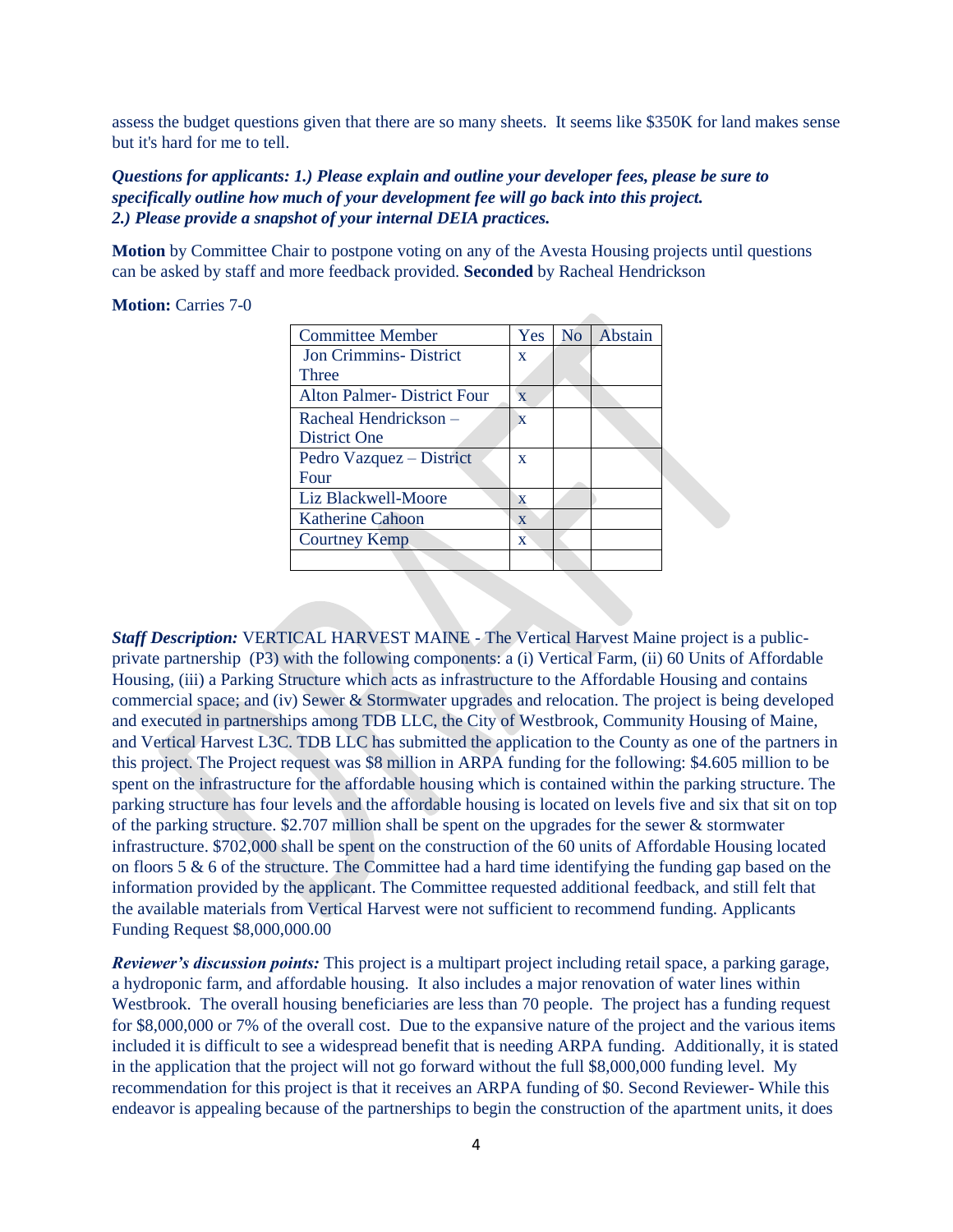not ring true to the objective of addressing vulnerable populations impacted by the pandemic. I do not recommend funding because I believe that funding can be found elsewhere. Third Reviewer - The applicant is requesting @\$8M of a \$103.8M project, but has indicated that the project will not continue if the entire amount requested is not received. It appears that there is @\$26M needed before the housing or farm would be constructed, with the majority of that money going to site preparation, sewer restoration, and parking garage infrastructure. The project itself is innovative in its approach to farming and to the housing and employment of individuals with disabilities. Given the amount of funding available through this application process and the applicant statement concerning the inability to continue without the full amount, it would be advisable to wait until the next round of funding or until it is possible to break up the project into funding "chunks" that can be considered individually. Recommendation: No funding at this time. Fourth Reviewer- The infrastructure improvements are not a priority for ARPA funding. They didn't talk about how they would advance racial equity. They talk about their partner's experience managing publicly funded projects but not their own. Didn't fill in CEO compensation. Cannot find the budget that details where the \$8 million requested would be spent.

#### *Questions for applicants:*

*Motion: Carries 7-0*

*"1.) Please describe TBD, LLC's experience with managing publicly funded projects, you outlined those of your partners but not TDB, LLC. Please provide your experience managing publicly funded projects.* 

*2.) Please list your CEO's Compensation* 

*3.) You provided a financial statement for the City and did not include one for your company TBD, LLC. Please provide a budget that details where the \$8 million requested would be spent.* 

*4.) Please provide a snapshot of your internal DEIA practices."*

**Motion by Committee Chair** to table funding for the project. Need more information about project's funding sources and overall budget. Seconded by Al Palmer Motion: Carries 7-0

| <b>Committee Member</b>           | Yes          | N <sub>o</sub> | Abstain |
|-----------------------------------|--------------|----------------|---------|
| <b>Jon Crimmins-District</b>      | $\mathbf{x}$ |                |         |
| Three                             |              |                |         |
| <b>Alton Palmer-District Four</b> | $\mathbf{x}$ |                |         |
| Racheal Hendrickson –             | $\mathbf{x}$ |                |         |
| District One                      |              |                |         |
| Pedro Vazquez – District          | $\mathbf{x}$ |                |         |
| Four                              |              |                |         |
| Liz Blackwell-Moore               | $\mathbf{x}$ |                |         |
| Katherine Cahoon                  | $\mathbf x$  |                |         |
| <b>Courtney Kemp</b>              | $\mathbf x$  |                |         |
|                                   |              |                |         |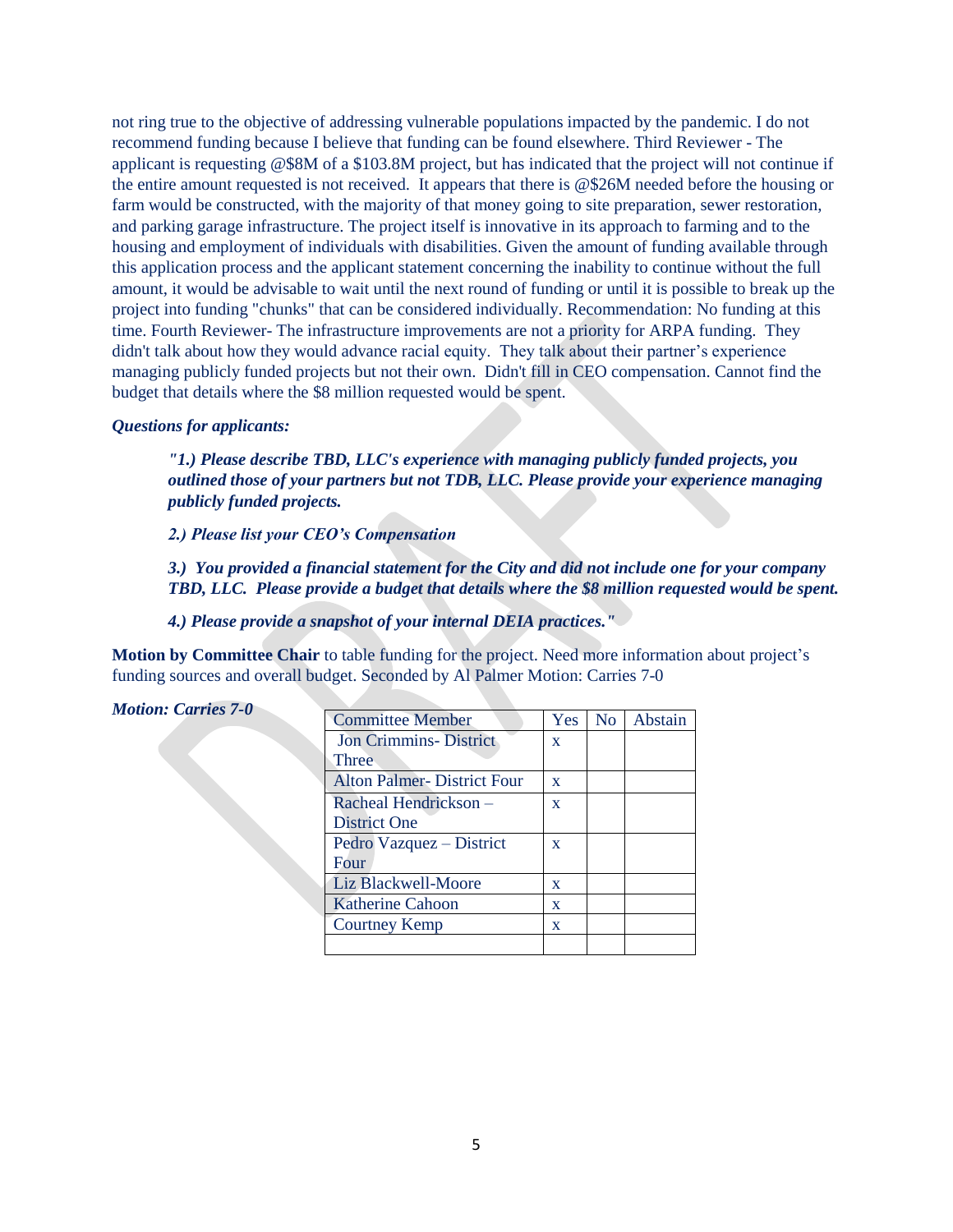*Staff Description: Building a Brighter Future* - Youth and Family Outreach are seeking County ARPA funding to support an expansion of existing Childcare facilities that will include affordable housing above to support the overhead of the daycare. The funds will be used for infrastructure; the construction portion of the development. Applicants Funding Request \$300,000.00

*Reviewer's discussion points:* Based on the program and the overall impact on the expansion of child care it is recommended that the project receive \$200,000 from available ARPA funding. Second Comment -While it will take two years to completion of the construction, most elements of the project are ready to go. Quality child care will be a continuing need in the community, even after the pandemic. This project reflects a solid investment for the future. Recommendation: \$300,000. I need additional information to allow scoring of this application. While the Application is for the Building a Brighter Future program, the majority of the project budget, finances, etc. are "blended" with the housing project and it is difficult to separate the cost components of the various "projects". The Application should be clarified to provide separate budgets and financing for the BBF Program vs the Housing Program so that a clearer picture is provided (and able to be tracked) as to how the ARPA funds would be used. As an example, none of the County funds should be used to pay the City Impact Fee for Trees due to the Housing Project. The Project Expenses includes a \$2.15M Developer Fee, with only \$1.4M Deferred, resulting in a \$750,000 shortfall. If all of the Developer Fee were deferred, would the ARPA funds of \$300,000 be necessary?

*Questions for applicants: 1. please provide a separate budget and financing for the BBF Program. Currently, the developer fees associated with the project are listed at \$2.15M, only differing \$1.4M, resulting in a \$750,000 shortfall. Based on this information, if all of the Developer Fee were deferred, would the ARPA funds of \$300,000 be necessary? 2.) Please provide a snapshot of your internal DEIA practices.* **Motion by Committee Chair** to fund the project at the requested amount. Seconded by Racheal Hendrickson Motion: Carries 7-0

| <b>Motion: Carries 7-0</b> |                                   |              |         |
|----------------------------|-----------------------------------|--------------|---------|
|                            | <b>Committee Member</b>           | Yes No       | Abstain |
|                            | <b>Jon Crimmins- District</b>     | $\mathbf{x}$ |         |
|                            | <b>Three</b>                      |              |         |
|                            | <b>Alton Palmer-District Four</b> | $\mathbf{x}$ |         |
|                            | Racheal Hendrickson -             | $\mathbf{X}$ |         |
|                            | District One                      |              |         |
|                            | Pedro Vazquez – District          | $\mathbf{x}$ |         |
|                            | Four                              |              |         |
|                            | Liz Blackwell-Moore               | $\mathbf{x}$ |         |
|                            | <b>Katherine Cahoon</b>           | $\mathbf{x}$ |         |
|                            | <b>Courtney Kemp</b>              | $\mathbf{x}$ |         |
|                            |                                   |              |         |
|                            |                                   |              |         |

| . | $\sim$ $\sim$ $\sim$ $\sim$ $\sim$ |  |  |
|---|------------------------------------|--|--|
|   |                                    |  |  |
|   |                                    |  |  |
|   |                                    |  |  |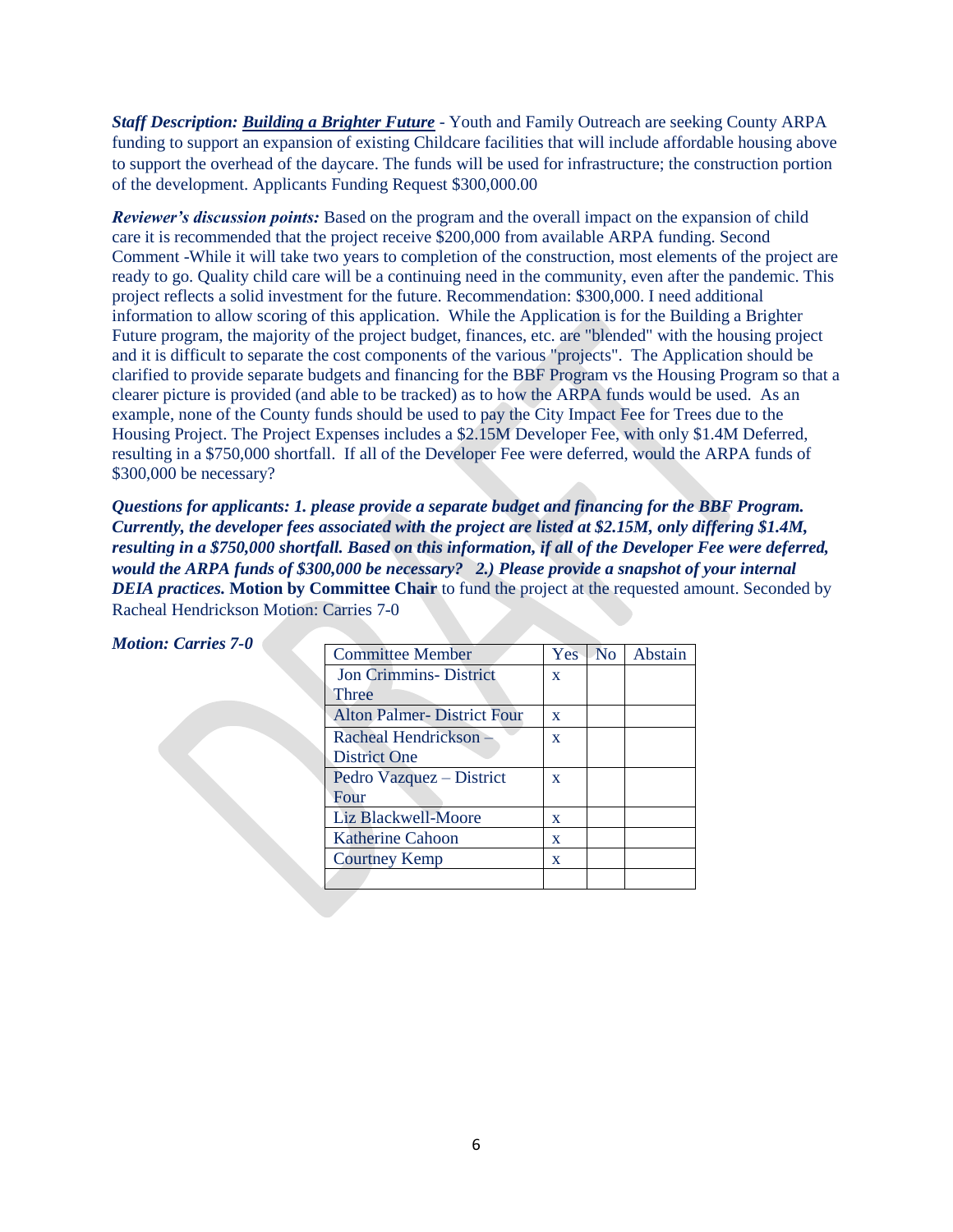*Staff Description: Growing Project HOME*- Quality Housing Coalition sought ARPA funding for Administration funding as well funds to support an Insurance fund. The insurance fund would support persons and families seeking housing that are hard to house, by providing funds to support obtaining and retaining rental housing. Applicants Funding Request \$150,870.00

*Reviewer's discussion points:* While this proposal seems like it's on to something, it's unclear how it will be executed. The authors are headed in the right direction and a lot of people could benefit from their services. However, the execution of the services needs to be more developed. I do not recommend funding at this time and think that it will benefit from future funding. Second Reviewer's Comments-The organization is seeking 100% of the funding from ARPA funds. It is recommended that the funding from ARPA money be limited to up to \$75,000.Third Reviewers Comments- This project is a costeffective and timely process to successfully house homeless families in Cumberland County. Due to its small size, the corporation could not provide an audit. If funding is contemplated, I suggest Cumberland County request that the applicant provides statements from current funders such as the United Way as to their experience with the organization. In the future, for ARPA purposes, the grantee should be prepared to at least provide a financial statement from a third party. Recommendation: \$150,870

*Questions for applicants: 1.) Please describe in greater detail how your project will be executed. 2.) Given that you are a small organization, could you provide a statement from current funders such as the united way, as to your experience with the organization, and your grant performance? 3.) Please provide a snapshot of your internal DEIA practices.*

**Motion by Committee Chair** to fund the project at the requested amount. Seconded by Racheal Hendrickson Motion: Carries 5-0. Two members Abstained.

| <b>Committee Member</b>           | Yes          | <b>No</b> | Abstain     |
|-----------------------------------|--------------|-----------|-------------|
| <b>Jon Crimmins- District</b>     | $\mathbf{x}$ |           |             |
| <b>Three</b>                      |              |           |             |
| <b>Alton Palmer-District Four</b> | $\mathbf x$  |           |             |
| Racheal Hendrickson -             | $\mathbf x$  |           |             |
| District One                      |              |           |             |
| Pedro Vazquez - District          |              |           | $\mathbf x$ |
| Four                              |              |           |             |
| <b>Liz Blackwell-Moore</b>        |              |           | X           |
| <b>Katherine Cahoon</b>           | X            |           |             |
| <b>Courtney Kemp</b>              | X            |           |             |
|                                   |              |           |             |
|                                   |              |           |             |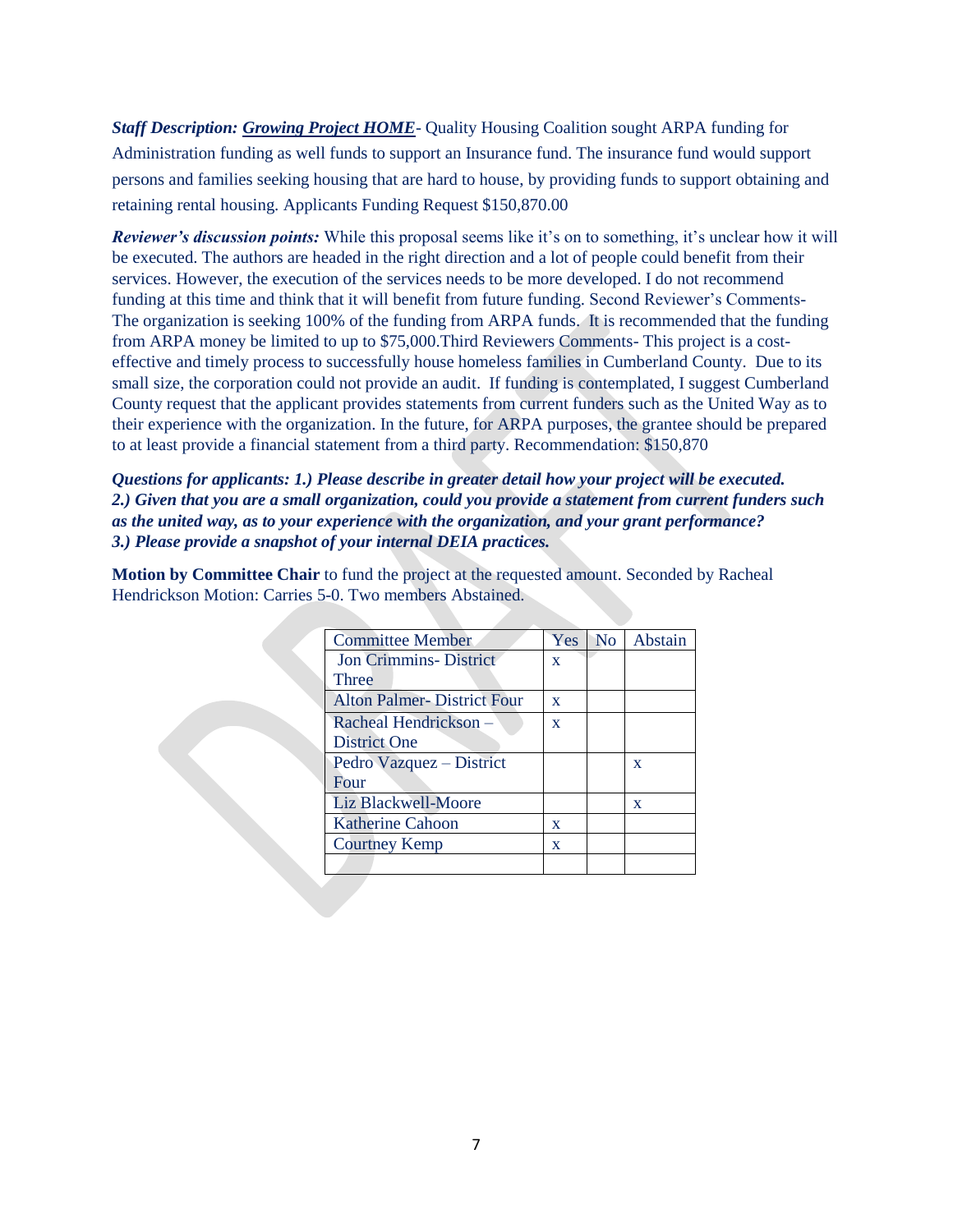*Staff Description:* Direct Support Access- Maine Pretrial Services is seeking ARPA funds to assist 74 clients with room and board fees associated with recovery residences. These funds with Dovetail with existing funding and allow for each of the 74 clients to be housed for 3months. Applicants Funding Request \$175,000.00

*Reviewer's discussion points:* This seems like a great project but not sustainable. **Second Reviewer's Comments-** I recommend 100% funding for this initiative because it is a small financial request that aligns with the County's mission to address and prevent homelessness for vulnerable and underserved populations. **Third Reviewer's Comments-A**RPA funding being sought by Maine Pretrial Services is more than 96% of the total project budget. There is little proof of sustainability other than it is the continuation of a current program. This project will not go forward without ARPA funding. Due to the high percentage of the project's funding coming by way of ARPA funding and the limited number of beneficiaries it is recommended that the project receive no more than \$100,000 in ARPA funding. **Fourth Reviewers Comments-** In the proposal, they said this is an expansion of work which would mean they have other financial sources, even though they only put in the cost of the expansion- I think they deserve more points in the financial support column but I don't know how much money they put towards other parts of the project. It's a great way to ensure that people who are most at risk for homelessness, overdose, or repeat criminal offenses, have safe housing upon release. **Fifth Reviewers Comments-**The specific project is new and will primarily be run with ARPA funding. However, the total agency budget is substantial and the agency shows evidence of being able to run an effective program that addresses one particular aspect of the homelessness problem in Cumberland County. The agency has indicated that the project is all or nothing in terms of ARPA funding. Recommendation: Staff inquires if the agency is willing to work with a smaller number of clients and conduct an evaluation of its longer-term success rate. If the agency is willing to do that, recommend funding of \$120,000

*Questions for applicants: 1. Would your agency be willing to work with a smaller number of clients and conduct an evaluation of its longer-term success rate? 2.) The application notes this project is an expansion of existing funding, yet this funding is not associated with the budget and thereby does not show sustainability. Can you outline these existing funds and thereby the sustainability of your project. 3.) Please provide a snapshot of your internal DEIA practices.*

**Motion by Committee Chair** to fund the project at the requested amount. Seconded by Courtney Kemp Motion: Carries 7-0.

| <b>Committee Member</b>           | Yes          | N <sub>o</sub> | Abstain |
|-----------------------------------|--------------|----------------|---------|
| <b>Jon Crimmins-District</b>      | $\mathbf{x}$ |                |         |
| Three                             |              |                |         |
| <b>Alton Palmer-District Four</b> | X            |                |         |
| Racheal Hendrickson –             | $\mathbf x$  |                |         |
| District One                      |              |                |         |
| Pedro Vazquez – District          | X            |                |         |
| Four                              |              |                |         |
| Liz Blackwell-Moore               | X            |                |         |
| Katherine Cahoon                  | X            |                |         |
| <b>Courtney Kemp</b>              | $\mathbf x$  |                |         |
|                                   |              |                |         |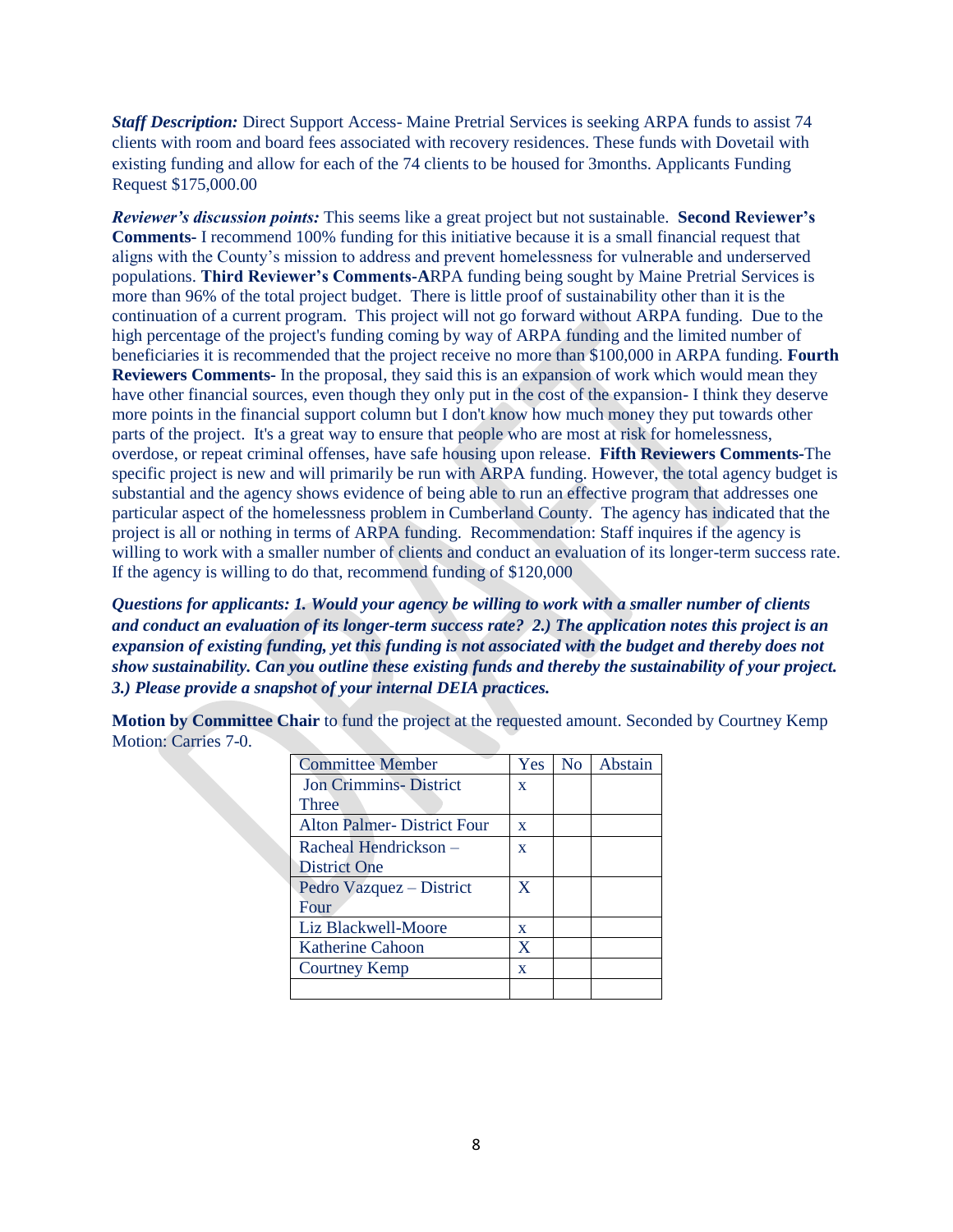*Staff Description: Building Hope and Creating Community* - Portland Recovery Community Center request Cumberland County ARPA funding to support building renovation that makes existing space COVID-19 friendly and thereby allows for expanded services. The building renovation will allow more people affected by addiction to receive effective in-person recovery support despite COVID-19. Applicants Funding Request \$515,152.00

*Reviewer's discussion points:* This project will allow PRCC to serve 3,000 to 4,000 individuals. While the amount of sought funding is almost 70% of the total budget the number of individuals served is a compelling reason to fund this project. The recommendation of funding from ARPA funds is \$400,000. **Second Reviewer's Comments-**It is not clear exactly what the ARPA funds would be spent on. There is a construction budget line but it's not detailed on what that is compared to the other line items for HVAC, and the 4 line items related to outdoor construction work. **Third Reviewers Comments-** While the cost of the total project is clear, as is the need in the community, the specific request and the budget documents are less clear. The narrative seems to request funding for phases 3 and 4 of the project, but the budget submission indicates less funding is required for those phases than the total amount of the request. Staff should seek clarity on how many or which phases of the renovation would be included in any funding award and the costs associated with each. If the applicant is seeking funding for renovation costs that have already been assumed by the client, that is, I believe, allowable under the funding guidelines, but should be clarified. Recommend funding for phases 3 and 4, amount TBD. Fourth Reviewer -I need additional information to allow scoring of this application. While there is significant information provided for the services to be provided, there is less detail provided regarding the building program for which funding is requested. The Applicant has signed a Construction Contract in 2021 for approx. \$500,000 for which they presumably had funding in hand. The Application indicates that the Construction Contract is for Phases 1 & 2, and that funding appears to be requested for Phases 3 (? Additional HVAC Improvements) & 4 (Exterior Improvements). In the Project Budget, the apparent line items for Phase 3 & 4 appear to have an "all-in" cost of \$118,000 while \$515,000 is requested from ARPA? Why the discrepancy?

*Questions for applicants: 1.) Your application narrative identifies request funding for phases 3 and 4 of the project, but the budget submission indicates less funding is required for those phases than the total amount of the request. Please clarify how many or which phases of the renovation would be included in any funding award and the costs associated with each. 2.) Please provide a snapshot of your internal DEIA practices.* 

| <b>Committee Member</b>           | Yes          | N <sub>o</sub> | Abstain |
|-----------------------------------|--------------|----------------|---------|
| <b>Jon Crimmins-District</b>      | $\mathbf{X}$ |                |         |
| Three                             |              |                |         |
| <b>Alton Palmer-District Four</b> | X            |                |         |
| Racheal Hendrickson -             | $\mathbf{x}$ |                |         |
| District One                      |              |                |         |
| Pedro Vazquez – District          | $\mathbf x$  |                |         |
| Four                              |              |                |         |
| Liz Blackwell-Moore               | X            |                |         |
| <b>Katherine Cahoon</b>           | X            |                |         |
| <b>Courtney Kemp</b>              | X            |                |         |
|                                   |              |                |         |

*Motion by Committee Chair to fund the project at the requested amount. Seconded by Courtney Kemp Motion: Carries 7-0.*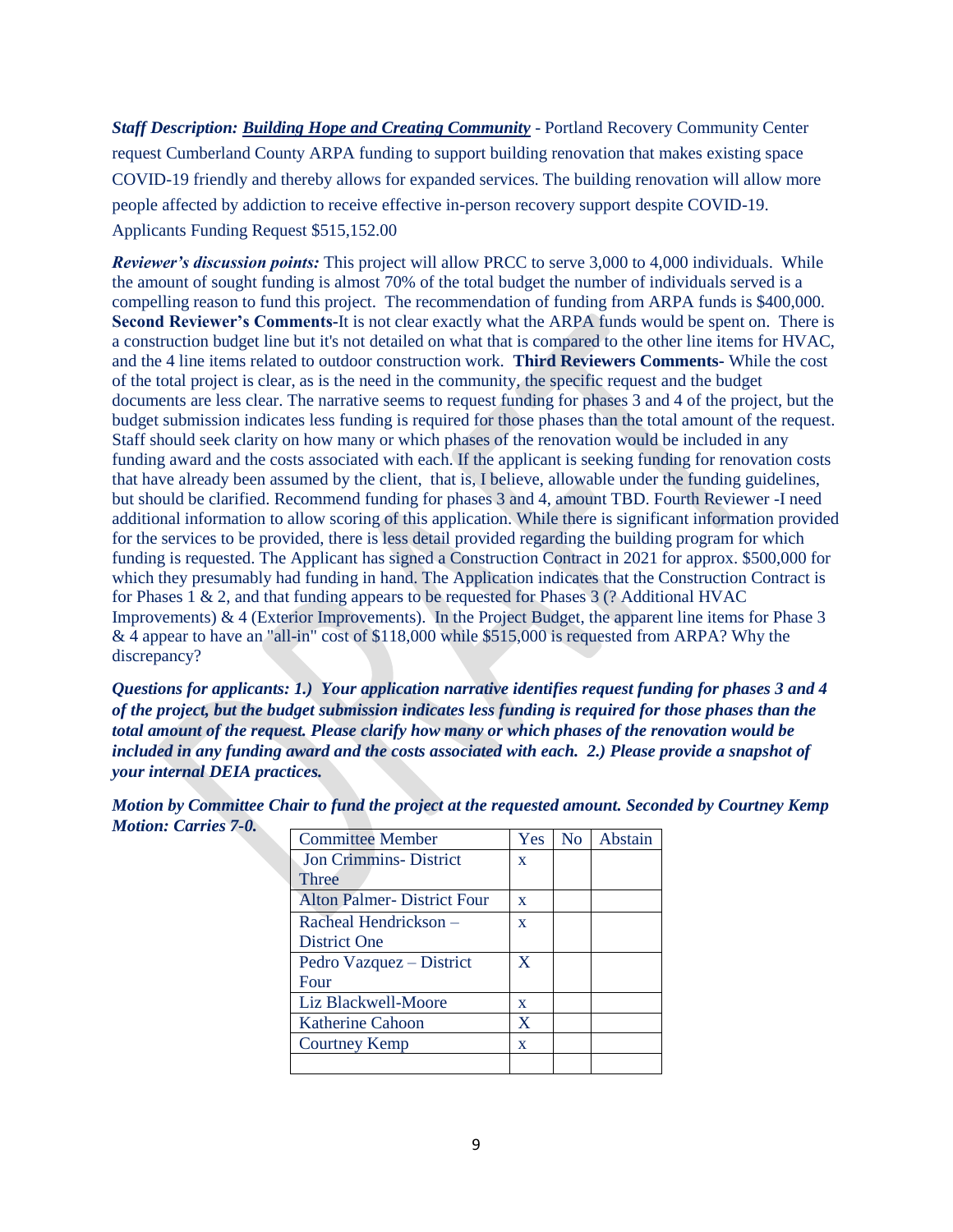*Staff Description: Randall Street Affordable Housing Project* - Greater Portland Community Land Trust is seeking ARPA funding to support the creation of 16 affordable homes located at 21 Randell Street Portland, Maine. The AAC did not recommend funding under this round. Current Architectural plans do not clearly reflect ADA federal requirements and would need to be finalized and clearly outline the proposed Best Practices asked of developers by the committee. Applicants Funding Request \$500,000.00

*Reviewer's discussion points***:** I recommend that pending remaining funding by the ARPA Advisory Committee, this project receives at least half of the requested funds for their proposal. **Second Reviewer Comments-** The project is for 16 houses for 22 to 52 people in total. The project will not go forward without full funding. ARPA request is more than 9% of the total budget. Most of the overall budget will come from the sale of the homes after they are sold to customers. The recommendation for funding from ARPA monies is no more than \$250,000. **Third Reviewer Comments-** It's a cool project that could have great outcomes for the people who live in the homes. Given the cost, it will serve fewer people than some of the other housing projects. It's not clear that the project will definitely happen given there needs to be a rezoning process for the project to move forward. **Fourth Reviewer's Comments-** While the need for workforce housing is clear, there remain too many unknowns in the application. If there is a second round of funding in a year, the applicant should be encouraged to resubmit after basic details have been finalized. No funding is recommended. Fifth Comment-Greater Portland Community Land Trust. In reviewing the above-referenced application in the Neighborly Software, it was unclear as to how this project would conform to the Fair Housing Act of 1968, including amendments. As proposed the eight first floor units are all 1-bedroom units, presumably with barrier-free access from the adjacent sidewalk. The other eight units (located on the second and third stories) are proposed as a mixture of 2-bedroom and 3-bedroom units, all accessible by stairs. No elevator is proposed. The design as proposed would appear to preclude a person with disabilities from having the opportunity to buy/rent the 2-bedroom and 3 bedroom units as they have no accessibility to an individual in a wheelchair. It has been my experience that this situation could be addressed by providing both 1-bedroom and 2-bedroom units on the first floor, with an accessible route (barrier-free access) to each unit. While the Applicant submitted a letter from the City of Portland regarding zoning conformance, that review does not consider accessibility. For me to continue to review/score this application for ARPA funding, I would need to understand how the Concept Design would meet the Fair Housing Act. I would recommend that the Applicant submit evidence of conformance to the Fair Housing Act, and if they are unable to do so at this time, that the Application is deferred to a later date. As I am not a licensed Architect, I would defer to others for the final review of whether the Applicant's submittal meets these requirements. If the Applicant submits additional information, I recommend that the County consider consulting with Jill Johanning of Alpha One to ensure conformance with the appropriate regulations prior to the approval of any funding.

# *Questions for applicants: 1. please identify your approach to barrier-free access within your project's buildout. Your proposed design has larger units only shown on higher levels without wheelchair access. Could you speak to this and what if any additional ADA and or fair housing build designs for your project is adopting? 2. Please provide a snapshot of your internal DEIA practices.*

**Motion by Committee Chair** to table funding for project. Need more information about the projects funding sources and overall budget. Seconded by Al Palmer Motion: Carries 7-0

| <b>Committee Member</b>      | Yes | No   Abstain |
|------------------------------|-----|--------------|
| <b>Jon Crimmins-District</b> | X   |              |
| Three                        |     |              |
| Alton Palmer-District Four   | X   |              |
| Racheal Hendrickson –        | X   |              |
| <b>District One</b>          |     |              |